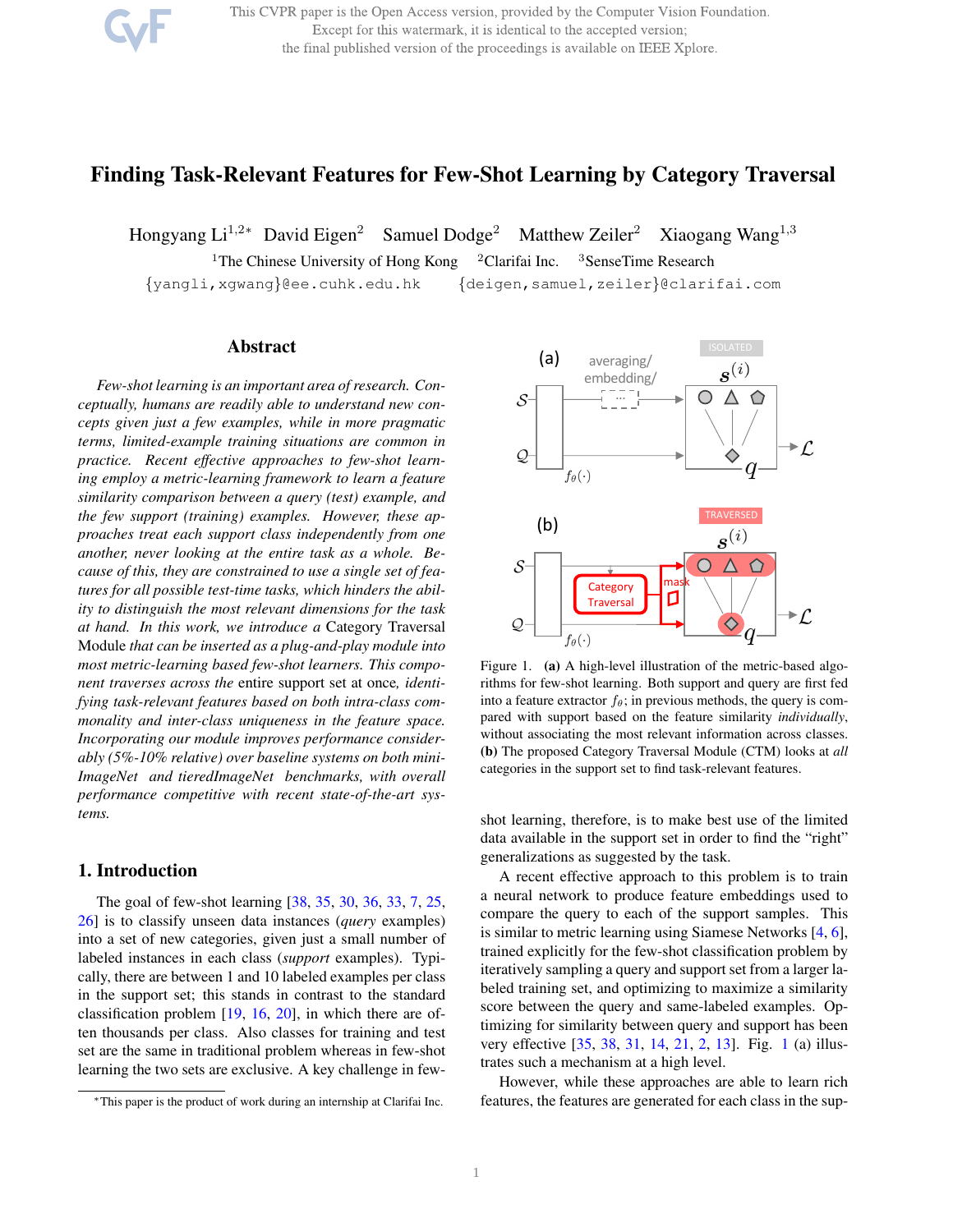

Figure 2. Toy example illustrating the motivation for task-relevant features. (a) A task defines five classes (i)..(v) with two feature dimensions, color and shape. The distance between query and support is the same for classes (i, iii, iv, v). However, by taking the context of all classes into account, we see the relevant feature is color, so the class of the query image should be that of (iii): green. (b) In a  $k$ -shot  $(k > 1)$  case, most instances in one class share the property of color blue whilst their shape differ among them making the color feature more representative.

port set independently. In this paper, we extend the effective metric-learning based approaches to incorporate the context of the *entire* support set, viewed as a whole. By including such a view, our model finds the dimensions most relevant to each task. This is particularly important in few-shot learning: since very little labeled data is available for each task, it is imperative to make best use of all of the information available from the full set of examples, taken together.

As a motivating example, consider Fig.2 (a), which depicts a 5-way 1-shot task with two simple feature dimensions, color and shape. The goal of classification is to determine the answer to a question:

#### *To which category in the support set does query belong?*

Here, the query is a green circle. We argue that because each example in the support set has a unique color, but shares its shape with other support examples, the relevant feature in this task is color. Therefore, the correct label assignment to the query should be class (iii): green. However, if feature similarity to the query is calculated independently for each class, as is done in [38, 35, 36, 34, 21, 30, 23, 10], it is impossible to know which dimension (color or shape) is more relevant, hence categories (i, iii, iv, v) would all have equal score based on distance<sup>1</sup>. Only by looking at context

of the entire support set can we determine that color is the discriminating dimension for this task. Such an observation motivates us to traverse all support classes to find the *inter-class uniqueness* along the feature dimension.

Moreover, under the multi-shot setting shown in Fig. 2 (b), it can be even clearer that the color dimension is most relevant, since most instances have the same color of blue, while their shape varies. Thus, in addition to inter-class uniqueness, relevant dimensions can also be found using the *intra-class commonality*. Note in this  $k > 1$  case, feature averaging within each class is an effective way to reduce intra-class variations and expose shared feature components; this averaging is performed in [35, 36]. While both inter- and intra-class comparisons are fundamental to classification, and have long been used in machine learning and statistics [8], metric based few-shot learning methods have not yet incorporated any of the context available by looking between classes.

To incorporate both inter-class as well as intra-class views of support set, we introduce a category traversal module (CTM). Such a module selects the most relevant feature dimensions after traversing both across and within categories. The output of CTM is bundled onto the feature embeddings of the support and query set, making metric learning in the subsequent feature space more effective. CTM consists of a concentrator unit to extract the embeddings within a category for commonality, and a projector unit to consider the output of the concentrator across categories for uniqueness. The concentrator and projector can be implemented as convolutional layer(s). Fig.  $1$  (b) gives a description of how CTM is applied into existing metricbased few-shot learning algorithms. It can be viewed as a plug-and-play module to provide more discriminative and representative features by considering the global feature distribution in the support set – making metric learning in high-dimensional space more effective.

We demonstrate the effectiveness of our category traversal module on the few-shot learning benchmarks. CTM is on par with or exceeding previous state-of-the-art. Incorporating CTM into existing algorithms [36, 38, 35], we witness consistent relative gains of around 5%-10% on both *mini*ImageNet and *tiered*ImageNet. The code suite is at: https://github.com/Clarifai/few-shot-ctm.

## 2. Related Work

Recent years have witnessed a vast amount of work on the few-shot learning task. They can be roughly categorized into three branches, (i) metric based, (ii) optimization based, and (iii) large corpus based.

The first branch of works are metric based approaches [35, 38, 36, 14, 34, 21, 30, 23, 2, 10]. Vinyals *et al.* [38] introduced the concept of episode training in few-shot learning, where the training procedure mimics the test scenario

<sup>&</sup>lt;sup>1</sup>Note that if the feature extractor were to learn that color is more important than shape in order to succeed in this particular task, it would fail on the task where color is shared and shape is unique — it is impossible for static feature comparison to succeed in both tasks.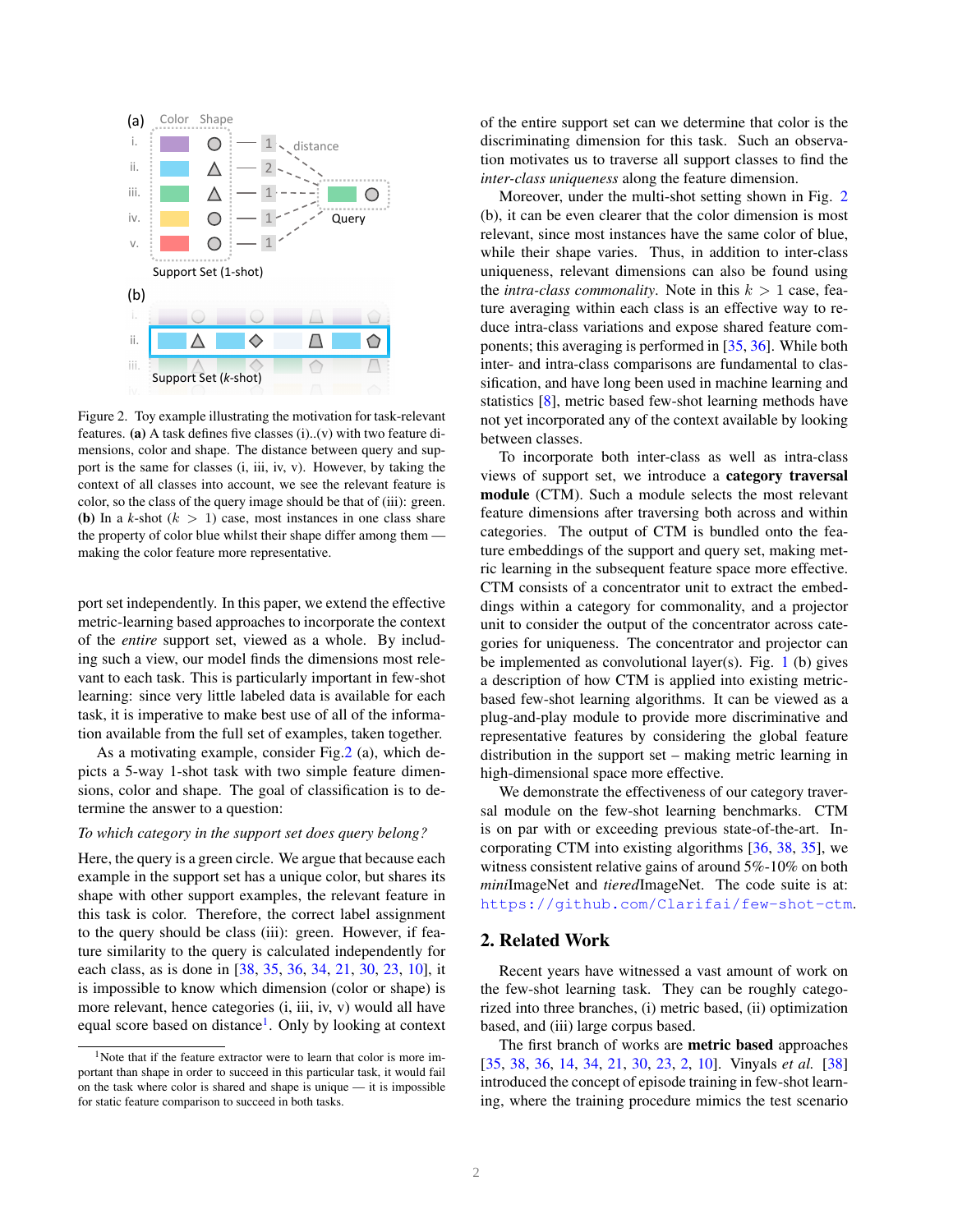based on support-query metric learning. The idea is intuitive and simple: these methods compare feature similarity after embedding both support and query samples into a shared feature space. The prototypical network [35] is built upon [38] by comparing the query with class prototypes in the support set, making use of class centroids to eliminate the outliers in the support set and find dimensions common to all class samples. Such a practice is similar in spirit to our concentrator module, which we design to focus on intra-class commonality. Our work goes beyond this by also looking at all classes in the support set together to find dimensions relevant for each task. In [14], a kernel generator is introduced to modify feature embeddings, conditioned on the query image. This is a complementary approach to ours: while  $[14]$  looks to the query to determine what may be relevant for its classification, we look at the whole of the support set to enable our network to better determine which features most pertain to the task. In [34], the feature embedding and classifier weight creation networks are broken up, to enable zero-shot and few-shot tasks to both be performed within the same framework.

There are also interesting works that explore the relationship between support and query to enable more complex comparisons between support and query features. The relation network [36] proposes evaluating the relationship of each query-support pair using a neural network with concatenated feature embeddings. It can be viewed as a further extension to  $[35, 38]$  with a learned metric defined by a neural network. Liu *et al.* [23] propose a transductive propagation network to propagate labels from known labeled instances to unlabeled test instances, by learning a graph construction module that exploits the manifold structure in the data. Garcia *et al.* [10] introduced the concept of a graph neural network to explicitly learn feature embeddings by assimilating message-passing inference algorithms into neural-network counterparts. Oreshkin *et al.* [26] also learns a task-dependent metric, but conditions based on the mean of class prototypes, which can reduce inter-class variations available to their task conditioning network, and requires an auxiliary task co-training loss not needed by our method to realize performance gains. Gao *et al.* [9] applied masks to features in a prototypical network applied to a NLP few-shot sentence classification task, but base their masks only on examples within each class, *not* between classes as our method does.

All the approaches mentioned above base their algorithms on a metric learning framework that compares the query to each support class, taken separately. However, none of them incorporate information available *across* categories for the task, beyond the final comparison of individually-created distance scores. This can lead to problems mentioned in Section 1, where feature dimensions irrelevant to the current task can end up dominating the similarity comparison. In this work, we extend metric-based approaches by introducing a category traversal module to find relevant feature dimensions for the task by looking at all categories simultaneously.

The second branch of literature are optimization based solutions  $[28, 22, 7, 25, 33]$ . For each task (episode), the learner samples from a distribution and performs SGD or unrolled weight updates for a few iterations to adapt a parameterized model for the particular task at hand. In [28], a learner model is adapted to a new episodic task by a recurrent meta-learner producing efficient parameter updates. MAML [7] and its variants [25, 33] have demonstrated impressive results; in these works, the parameters of a learner model are optimized so that they can be quickly adapted to a particular task.

At a high-level, these approaches incorporate the idea of traversing all support classes, by performing a few weight update iterations for the few-shot task. However, as pointed out by [33, 21], while these approaches iterate over samples from all classes in their task updates, they often have trouble learning effective embeddings. [33] address this by applying the weight update "inner-loop" only to top layer weights, which are initialized by sampling from a generative distribution conditioned on the task samples, and pretraining visual features using an initial supervised phase. By contrast, metric learning based methods achieve considerable success in learning good features, but have *not* made use of inter-class views to determine the most relevant dimensions for each task. We incorporate an *all-class view* into a metric learning framework, and obtain competitive performance. Our proposed method learns both the feature embeddings and classification dimensions, and is trained in an entirely from-scratch manner.

The third branch is large-training-corpus based methods [11, 15, 12, 27, 29]. In these, a base network is trained with large amount of data, but also must be able to adapt to a few-shot learning task without forgetting the original base model concepts. These methods provide stronger feature representations for base model classes that are still "compatible" with novel few-class concept representations, so that novel classes with few examples can be readily mixed with classes from the base classifier.

### 3. Algorithm

#### 3.1. Description on Few-Shot Learning

In a few-shot classification task, we are given a small support set of  $N$  distinct, previously unseen classes, with K examples each<sup>2</sup>. Given a query sample, the goal is to classify it into one of the N support categories.

Training. The model is trained using a large training corpus  $\mathbb{C}^{\text{train}}$  of labeled examples (of categories different

<sup>&</sup>lt;sup>2</sup>Typically, N is between 5 and 20, and K between 1 and 20.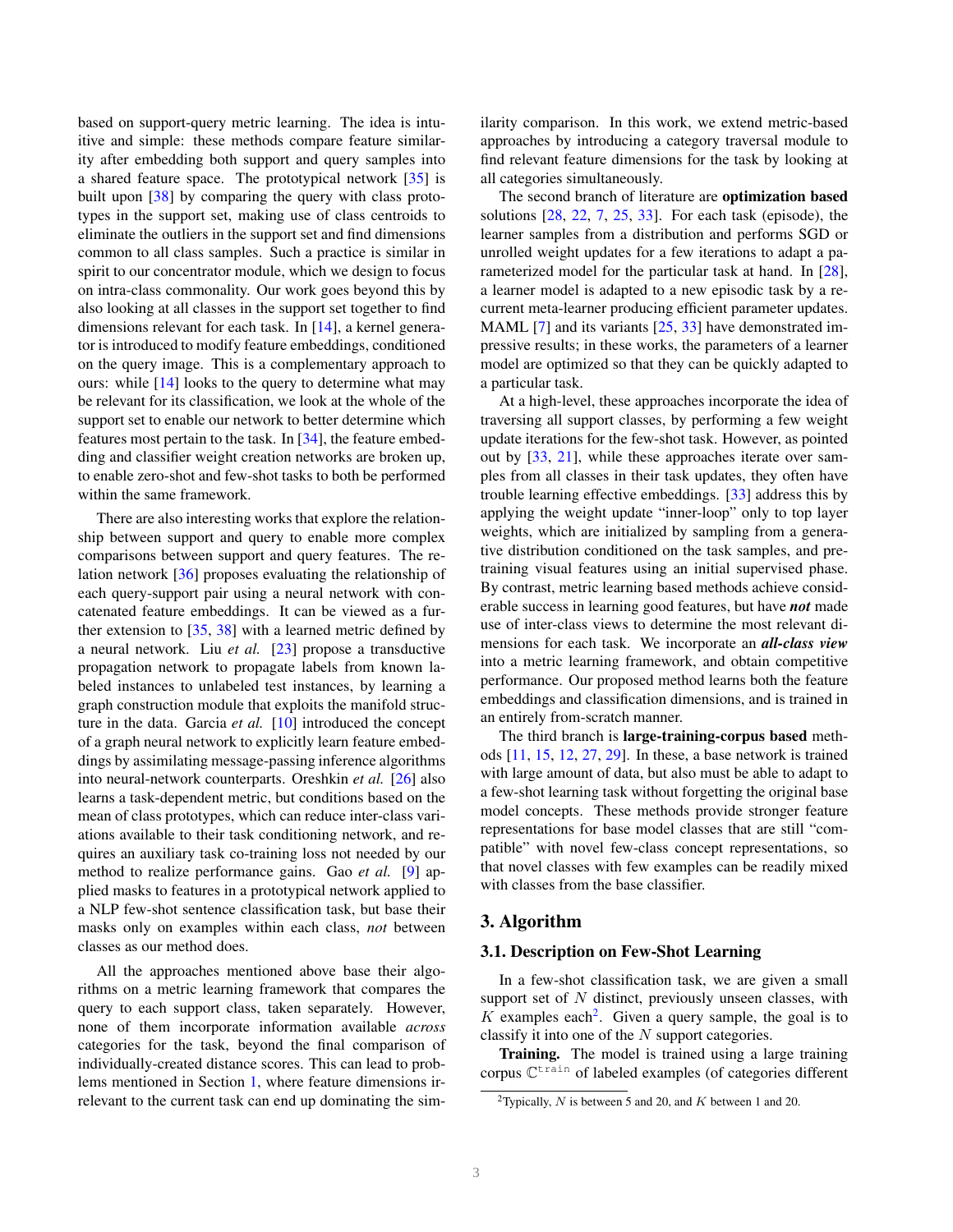

Figure 3. Detailed breakdown of components in CTM. It extracts features common to elements in each class via a concentrator o, and allows the metric learner to concentrate on more discriminative dimensions via a projector  $p$ , constructed by traversing all categories in the support set.

from any that we will see in the eventual few-shot tasks during evaluation). The model is trained using *episodes*. In each episode, we construct a support set  $S$  and query set  $Q$ :

$$
\mathcal{S} = \{\mathbf{s}^{(1)}, \cdots, \mathbf{s}^{(c)}, \cdots, \mathbf{s}^{(N)}\} \subset \mathbb{C}^{\text{train}}, |\mathbf{s}^{(c)}| = K,
$$
  

$$
\mathcal{Q} = \{\mathbf{q}^{(1)}, \cdots, \mathbf{q}^{(c)}, \cdots, \mathbf{q}^{(N)}\} \subset \mathbb{C}^{\text{train}}, |\mathbf{q}^{(c)}| = K,
$$

where  $c$  is the class index and  $K$  is the number of samples in class  $s^{(c)}$ ; the support set has a total number of  $NK$  samples and corresponds to a  $N$ -way  $K$ -shot problem. Let  $s_j$ be a single sample, where  $j$  is the index among all samples in  $S$ . We define the label of sample  $i$  to be:

$$
l_i^* \triangleq l(s_i) = c, \quad s_i \in \mathbf{s}^{(c)}.
$$

Similar notation applies for the query set Q.

As illustrated in Fig. 1, the samples  $s_i, q_j$  are first fed into a feature extractor  $f_{\theta}(\cdot)$ . We use a CNN or ResNet [16] as the backbone for  $f_\theta$ . These features are used as input to a comparison module  $\mathcal{M}(\cdot, \cdot)$ . In practice, M could be a direct pair-wise feature distance [35, 38] or a further relation unit [36, 10] consisting additional CNN layers to measure the relationship between two samples. Denote the output score from M as  $Y = \{y_{ij}\}\$ . The loss  $\mathcal L$  for this training episode is defined to be a cross-entropy classification loss averaged across all query-support pairs:

$$
y_{ij} = \mathcal{M}\big(f_{\theta}(s_i), f_{\theta}(q_j)\big),\tag{1}
$$

$$
\mathcal{L} = -\frac{1}{(NK)^2} \sum_{i} \sum_{j} \mathbf{1}[l_i^* = l_j^*] \log y_{ij}.
$$
 (2)

Training proceeds by iteratively sampling episodes, and performing SGD update using the loss for each episode.

Inference. Generalization performance is measured on test set episodes, where  $S, Q$  are now sampled from a corpus  $\mathbb{C}^{\text{test}}$  containing classes distinct from those used in C<sup>train</sup>. Labels in the support set are known whereas those in the query are unknown, and used only for evaluation. The label prediction for the query is found by taking class with highest comparison score:

$$
\hat{l}_j = \arg\max_c y_{cj},\tag{3}
$$

where  $y_{cj} = \frac{1}{K} \sum_i y_{ij}$  and  $l_i^* = c$ . The mean accuracy is therefore obtained by comparing  $l_i$  with query labels for a length of test episodes (usually 600).

#### 3.2. Category Traversal Module (CTM)

Fig. 3 shows the overall design of our model. The category traversal module takes support set features  $f_{\theta}(\mathcal{S})$  as input, and produces a mask  $p$  via a concentrator and projector that make use of intra- and inter-class views, respectively. The mask p is applied to reduced-dimension features of both the support and query, producing improved features  $\mathcal I$  with dimensions relevant for the current task. These improved feature embeddings are finally fed into a metric learner.

### 3.2.1 Concentrator: Intra-class Commonality

The first component in CTM is a *concentrator* to find universal features shared by all instances for one class. Denote the output shape from feature extractor  $f_{\theta}$  as  $(NK, m_1, d_1, d_1)$ , where  $m_1, d_1$  indicate the number of channel and the spatial size, respectively. We define the concentrator as follows:

$$
f_{\theta}(\mathcal{S}) : (NK, m_1, d_1, d_1) \xrightarrow{\text{Concentrator}} \mathbf{o} : (N, m_2, d_2, d_2),
$$
\n(4)

where  $m_2, d_2$  denote the output number of channel and spatial size. Note that the input is first fed to a CNN module to perform dimension reduction; then samples within each class are averaged to have the final output o. In the 1-shot setting, there is no average operation, as there is only one example for each class.

In practice the CNN module could be either a simple CNN layer or a ResNet block [16]. The purpose is to remove the difference among instances and extract the commonality among instances within one category. This is achieved by way of an appropriate down-sampling from  $m_1, d_1$  to  $m_2, d_2$ . Such a learned component is proved to be better than the averaging alternative [35], where the latter could be deemed as a special case of our concentrator when  $m_1 = m_2, d_1 = d_2$  without the learned parameters.

### 3.2.2 Projector: Inter-class Uniqueness

The second component is a *projector* to mask out irrelevant features and select the ones most discriminative *for the current few-shot task* by looking at concentrator features from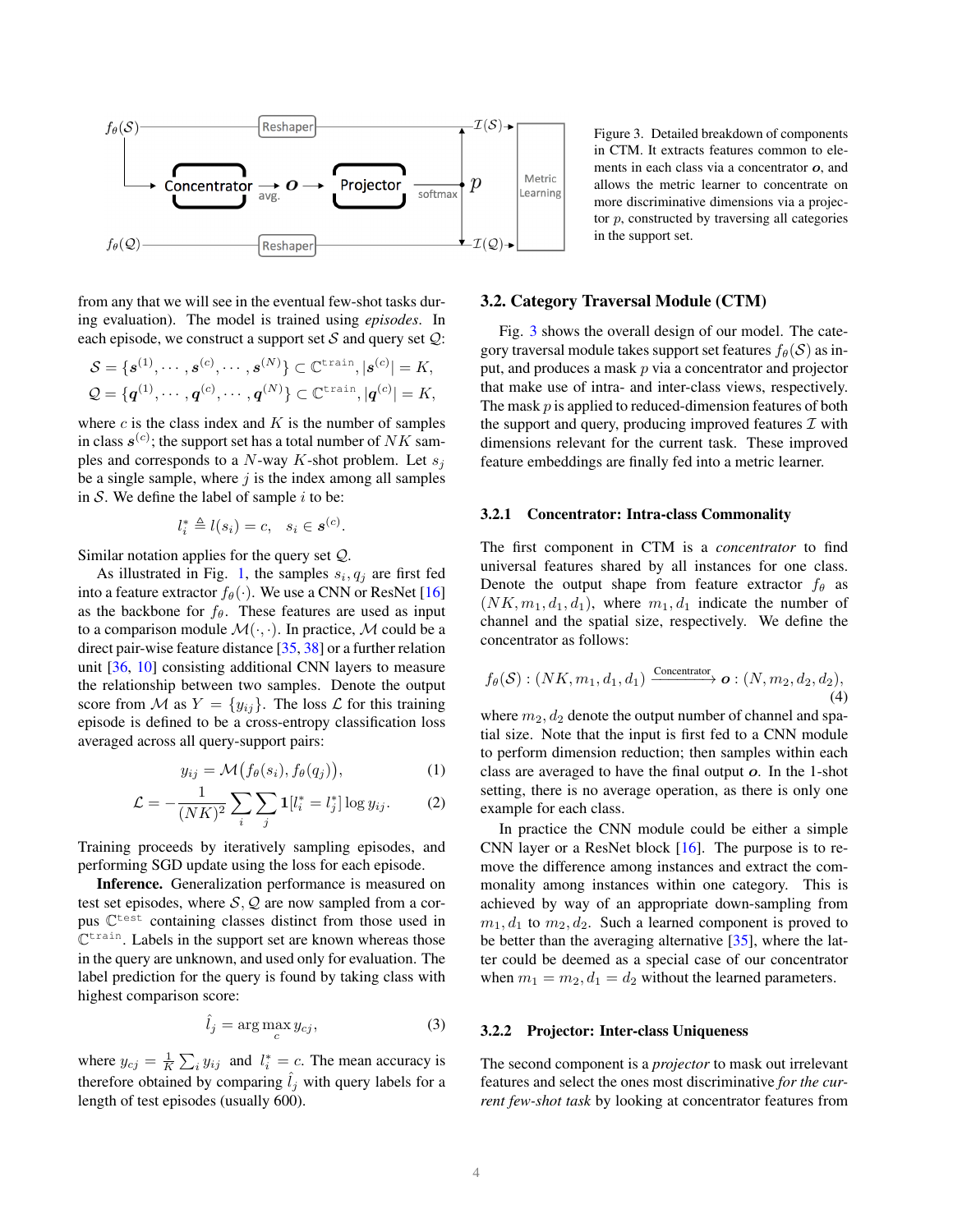| Model                                                                 | 5-way            |                  | model size   | training time    | $20$ -way        |                  |
|-----------------------------------------------------------------------|------------------|------------------|--------------|------------------|------------------|------------------|
|                                                                       | $1$ -shot        | 5-shot           | (Mb)         | (sec. / episode) | 1-shot           | $5$ -shot        |
| (i) sample-wise style baseline                                        | 37.20%           | 53.35%           | 0.47         | 0.0545           | 17.96%           | 28.47%           |
| (ii) sample-wise, $\mathcal{I}^1$                                     | 41.62%           | 58.77%           | 0.55         | 0.0688           | $21.75\%$        | 32.26%           |
| (iii) baseline_same_size                                              | 37.82%           | 53.46%           | 0.54         | 0.0561           | 18.11%           | 28.54%           |
| (iv) cluster-wise style baseline<br>(v) cluster-wise, $\mathcal{I}^2$ | 34.81%<br>39.55% | 50.93%<br>56.95% | 0.47<br>0.55 | 0.0531<br>0.0632 | 16.95%<br>19.96% | 27.37%<br>30.17% |

Table 1. Design choice of  $\mathcal{I}(\mathcal{S})$  in the category traversal module (CTM) and comparison with baselines. We see a substantial improvement using CTM over the same-capacity baseline (ii, iii). The sample wise choice (ii) performs better, with marginal extra computation cost compared with (v).

all support categories simultaneously:

$$
\hat{o} : (1, Nm_2, d_2, d_2) \xrightarrow{\text{Projector}} p : (1, m_3, d_3, d_3).
$$
 (5)

where  $\hat{o}$  is just a reshaped version of  $o$ ;  $m_3$ ,  $d_3$  follow similar meaning as in the concentrator. We achieve the goal of traversing across classes by concatenating the class prototypes in the first dimension  $(N)$  to the channel dimension  $(m<sub>2</sub>)$ , applying a small CNN to the concatenated features to produce a map of size  $(1, m_3, d_3, d_3)$ , and finally applying a softmax over the channel dimension  $m_3$  (applied separately for each of the  $d_3 \times d_3$  spatial dimensions) to produce a mask p. This is used to mask the relevant feature dimensions for the task in the query and support set.

### 3.2.3 Reshaper

In order to make the projector output  $p$  influence the feature embeddings  $f_{\theta}(\cdot)$ , we need to match the shape between these modules in the network. This is achieved using a reshaper network, applied separately to each of  $NK$  samples:

$$
f_{\theta}(\cdot) \xrightarrow{\text{Reshaper}} \mathbf{r}(\cdot) : (NK, m_3, d_3, d_3).
$$

It is designed in light-weight manner with one CNN layer.

### 3.2.4 Design choice in CTM

Armed by the components stated above we can generate a mask output by traversing all categories:  $f_{\theta}(S) \rightarrow p$ . The effect of CTM is achieved by bundling the projector output onto the feature embeddings of both support and query, denoted as  $\mathcal{I}(\cdot)$ . The improved feature representations are thus promised to be more discriminative to be distinguished.

For the query, the choice of  $\mathcal I$  is simple since we do not have labels of query; the combination is an elementwise multiplication of embeddings and the projector output:  $\mathcal{I}(\mathcal{Q}) = r(\mathcal{Q}) \odot p$ , where  $\odot$  stands for broadcasting the value of p along the sample dimension  $(NK)$  in  $Q$ .

For the support, however, since we know the query labels, we can choose to mask  $p$  directly onto the embeddings (sample-wise), or if we keep  $(m_2, d_2, d_2) = (m_3, d_3, d_3)$ , we can use it to mask the concentrator output  $o$  (clusterwise). Mathematically, these two options are:

option 1: 
$$
\mathcal{I}^1(\mathcal{S}) = r(\mathcal{S}) \odot p : (NK, m_3, d_3, d_3),
$$
  
option 2:  $\mathcal{I}^2(\mathcal{S}) = o \odot p : (N, m_3, d_3, d_3).$ 

We found that option 1 results in better performance, for a marginal increase in execution time due to its larger number of comparisons; details are provided in Sec. 4.2.1.

### 3.3. CTM in Action

The proposed category traversal module is a simple plugand-play module and can be embedded into any metricbased few-shot learning approach. In this paper, we consider three metric-based methods and apply CTM to them, namely the matching network [38], the prototypical network [35] and the relation network [36]. As discussed in Sec. 1, all these three methods are limited by not considering the entire support set simultaneously. Since features are created independently for each class, embeddings irrelevant to the current task can end up dominating the metric comparison. These existing methods define their similarity metric following Eqn.  $(1)$ ; we modify them to use our CTM as follows:

$$
Y = \mathcal{M}(\mathbf{r}(\mathcal{S}) \odot p, \mathbf{r}(\mathcal{Q}) \odot p), \quad Y = \{y_{ij}\}.
$$
 (6)

As we show later (see Sec. 4.3.1), after integrating the proposed CTM unit, these methods get improved by a large margin (2%-4%) under different settings.

### 4. Evaluation

The experiments are designed to answer the following key questions: (1) Is CTM competitive to other state-of-theart on large-scale few-shot learning benchmarks? (2) Can CTM be utilized as a simple plug-and-play and bring in gain to existing methods? What are the essential components and factors to make CTM work? (3) How does CTM modify the feature space to make features more discriminative and representative?

### 4.1. Datasets and Setup

Datasets. The *mini*ImageNet dataset [38] is a subset of 100 classes selected from the ILSVRC-12 dataset [32] with 600 images in each class. It is divided into training, validation, and test meta-sets, with 64, 16, and 20 classes respectively. The *tiered*ImageNet dataset [30] is a larger subset of ILSVRC-12 with 608 classes (779,165 images) grouped into 34 higher-level nodes based on WordNet hierarchy [5]. This set of nodes is partitioned into 20, 6, and 8 disjoint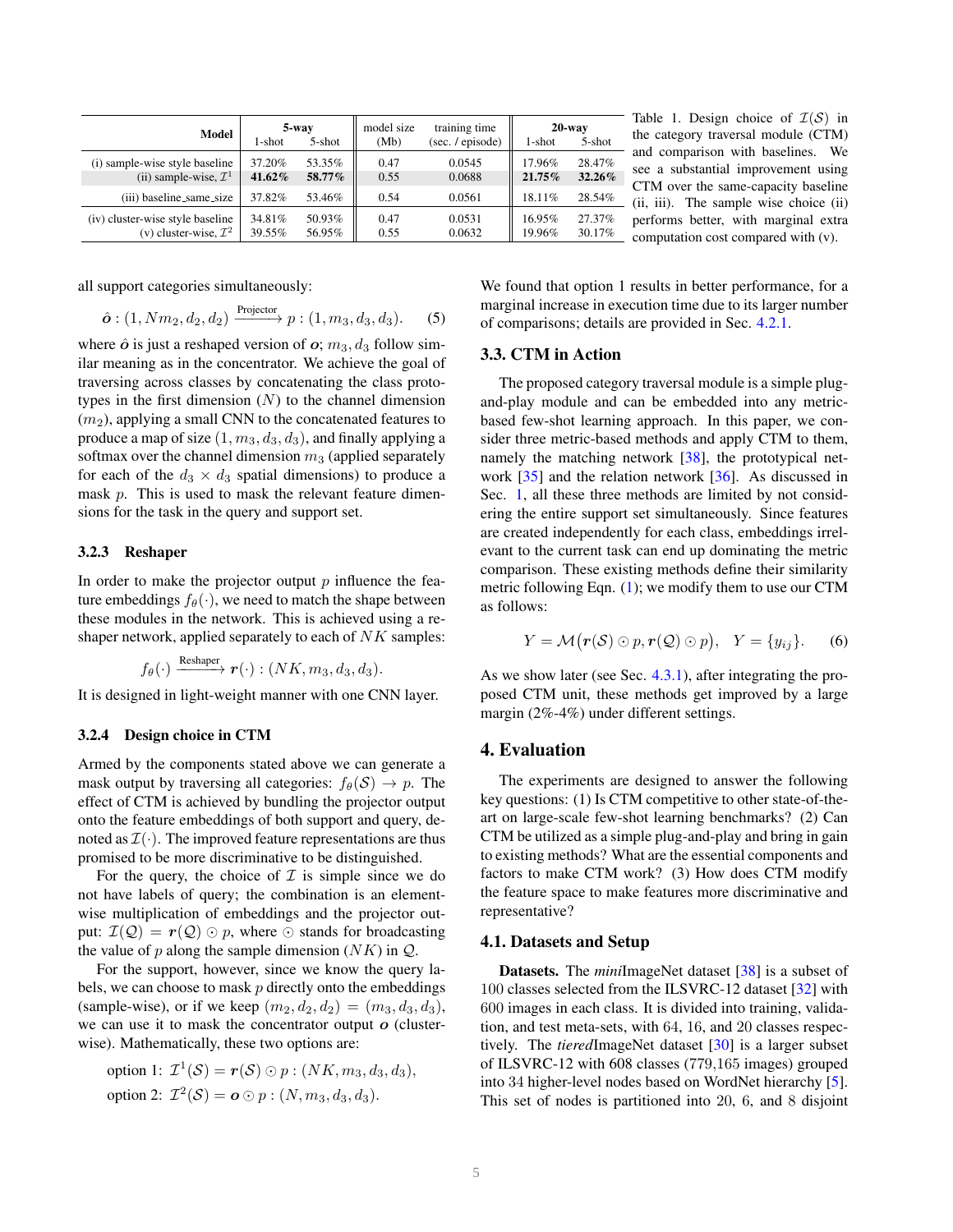sets of training, validation, and testing nodes, and the corresponding classes consist of the respective meta-sets. As argued in [30], the split in *tiered*ImageNet is more challenging, with realistic regime of test classes that are less similar to training ones. Note that the validation set is only used for tuning model parameters.

Evaluation metric. We report the mean accuracy (%) of 600 randomly generated episodes as well as the 95% confidence intervals on test set. In every episode during test, each class has 15 queries, following most methods [35, 36, 33].

Implementation details. For training, the 5-way problem has 15 query images while the 20-way problem has 8 query images. The reason for a fewer number of query samples in the 20-way setting is mainly due to the GPU memory considerations. The input image is resized to  $84 \times 84$ .

We use Adam  $[18]$  optimizer with an initial learning rate of 0.001. The total training episodes on *mini*ImageNet and *tiered*ImageNet are 600,000 and 1,000,000 respectively. The learning rate is dropped by 10% every 200,000 episodes or when loss enters a plateau. The weight decay is set to be 0.0005. Gradient clipping is also applied.

### 4.2. Ablation Study

#### 4.2.1 Shallow Network Verification

We first validate the effectiveness of category traversal by comparing against same-capacity baselines using a simple backbone network. Specifically, a 4-layer neural network is adopted as backbone; we directly compute feature similarity between  $\mathcal{I}(\mathcal{S})$  and  $\mathcal{I}(\mathcal{Q})$ . The mean accuracy on *mini*ImageNet is reported. After feature embedding,  $m_1 = 64, d_1 = 21$ ; the concentrator is a CNN layer with stride of 2, *i.e.*,  $m_2 = 32, d_2 = 10$ . To compare between choices ( $\mathcal{I}^1$  or  $\mathcal{I}^2$ ), the projector leaves dimensions unchanged, *i.e.*,  $m_3 = m_2, d_3 = d_2$ .

Baseline comparison. Results are reported in Tab. 1. Model size and training time are measured under the 5-way 5-shot setting. The "baseline" in row (i) and (iv) evaluate a model with reshaper network and metric comparisons only, omitting CTM concentrator and projector. Row (ii) shows a model that includes our CTM. Since adding CTM increases the model capacity compared to the baseline (i), we also include a same-size model baseline for comparison, shown as "baseline same size" (iii), by adding additional layers to the backbone such that its model size is similar to (ii). Note that the only difference between (i) and (iv) is that the latter case takes average of samples within each category.

We can see on average there is a 10% relative improvement using CTM in both 5-way and 20-way settings, compared to the baselines. Notably, the larger-capacity baseline improves only marginally over the original baseline, while the improvements using CTM are substantial. This shows that the performance increase obtained by CTM is indeed due to its ability to find relevant features for each task.

Table 2. Ablation study on category traversal module.

| Factor                                     | <i>mini</i> ImageNet accuracy<br>$5$ -shot<br>$1$ -shot |       |  |
|--------------------------------------------|---------------------------------------------------------|-------|--|
| CTM with shallow (4 layer) backbone        | 41.62                                                   | 58.77 |  |
| CTM with ResNet-18 backbone                | 59.34                                                   | 77.95 |  |
| (i) $w/o$ concentrator network $o$         | 55.41                                                   | 73.29 |  |
| (ii) w/o projector $p$                     | 57.18                                                   | 74.25 |  |
| (iii) softmax all in $p$                   | 57.77                                                   | 75.03 |  |
| relation net baseline without CTM          | 58.21                                                   | 74.29 |  |
| relation net $M$ , CTM, MSE loss           | 61.37                                                   | 78.54 |  |
| relation net $M$ , CTM, cross entropy loss | 62.05                                                   | 78.63 |  |

Which option for  $\mathcal{I}(\mathcal{S})$  is better? Table 1 (ii, v) shows the comparison between  $\mathcal{I}^1$  and  $\mathcal{I}^2$ . In general, the samplewise choice  $\mathcal{I}^1$  is 2% better than  $\mathcal{I}^2$ . Note the model size between these two are exactly the same; the only difference is how p is multiplied. However, a trivial drawback of  $\mathcal{I}^1$ is the slightly slower time (0.0688 vs 0.0632) since it needs to broadcast  $p$  across all samples. Despite the efficiency, we choose the first option as our preference to generate  $\mathcal{I}(\mathcal{S}) =$  $\mathcal{I}^1$  nonetheless.

### 4.2.2 CTM with Deeper Network

Table 2 reports the ablation analysis on different components of CTM. Using a deeper backbone for the feature extractor increases performance by a large margin. Experiments in the second block investigate the effect of the concentrator and projector, respectively. Removing each component alone results in a performance decrease (cases i, ii, iii)<sup>3</sup>. The accuracy is inferior (-3.93%, 1-shot case) if we remove the network part of the concentrator, implying that its dimension reduction and spatial downsampling is important to the final comparisons. Removing the projector  $p$  also results in a significant drop (-2.16%, 1-shot), confirming that this step is necessary to find task-specific discriminate dimensions. An interesting result is that if we perform the softmax operation across all the locations  $(m_3, d_3, d_3)$  in  $p$ , the accuracy (57.77%) is inferior to performing softmax along the channel dimension  $(m_3)$  for each location separately (59.34%); this is consistent with the data, where absolute position in the image is only modestly relevant to any class difference.

Moreover, we incorporate the relation module [36] as the metric learner for the last module  $M$ . It consists of two CNN blocks with two subsequent fc layers generating the relationship score for one query-support pair. The baseline relation net model without CTM has an accuracy of 58.21%. After including our proposed module, the performance in-

<sup>&</sup>lt;sup>3</sup>Implementation details: case (i) without concentrator, support samples are still averaged to generate an output of  $(N, m, d, d)$  for the projector; case (ii) without projector, the improved feature representation for support and query are  $o(S)$ ,  $r(Q)$ , respectively.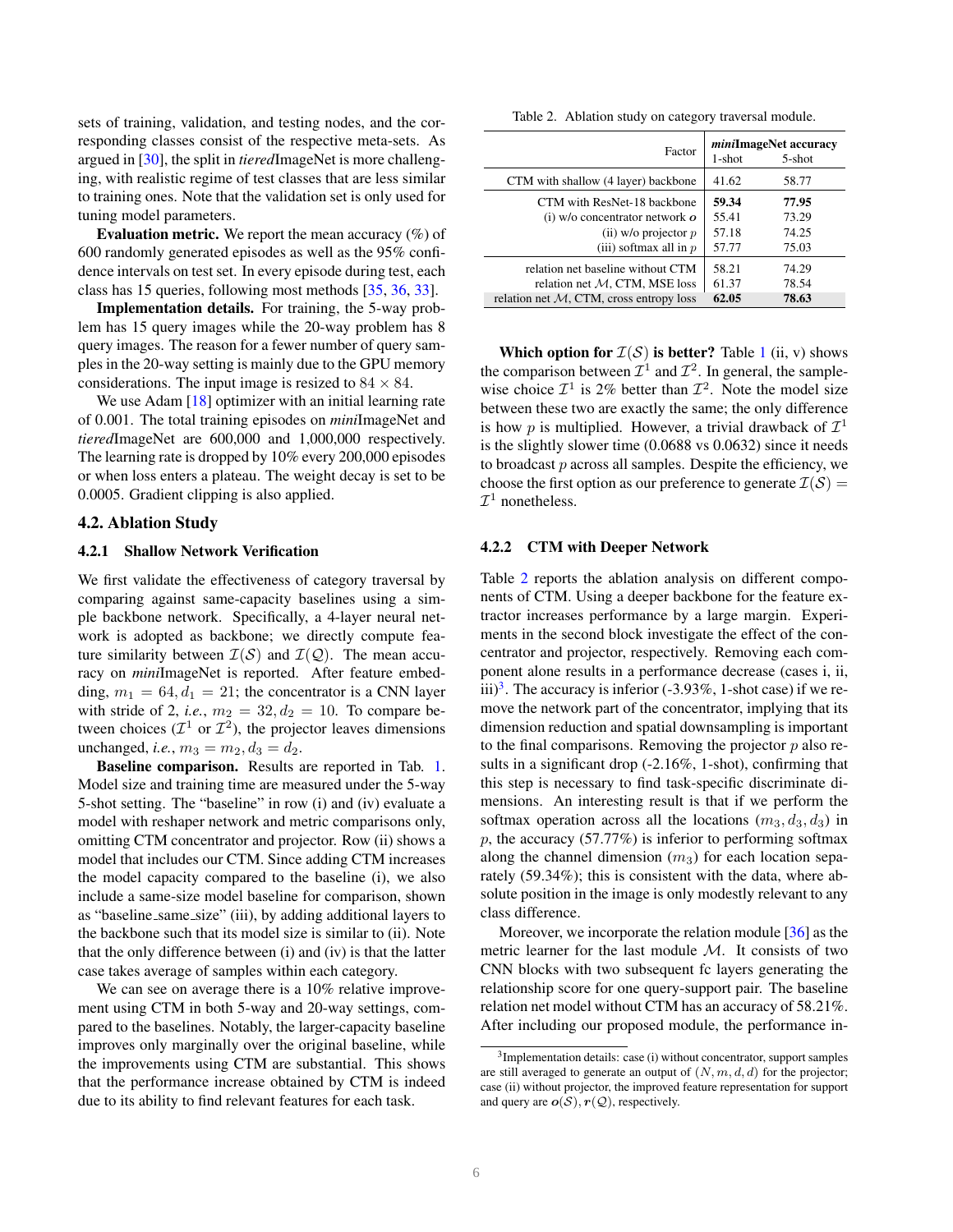|                                                                 | $5$ -way |         | $20$ -way |                          | $5$ -way |         | $20$ -way |         |
|-----------------------------------------------------------------|----------|---------|-----------|--------------------------|----------|---------|-----------|---------|
| Method                                                          | 1-shot   | 5-shot  | 1-shot    | 5-shot                   | 1-shot   | 5-shot  | 1-shot    | 5-shot  |
| Matching Net [38], paper                                        | 43.56    | 55.31   | ٠         | $\overline{\phantom{a}}$ |          | ۰       |           |         |
| Matching Net [38], our implementation<br>Matching Net [38], CTM | 48.89    | 66.35   | 23.18     | 36.73                    | 54.02    | 70.11   | 23.46     | 41.65   |
|                                                                 | 52.43    | 70.09   | 25.84     | 40.98                    | 57.01    | 73.45   | 25.69     | 45.07   |
|                                                                 | $+3.54$  | $+3.74$ | $+2.66$   | $+4.25$                  | $+2.99$  | $+3.34$ | $+2.23$   | $+3.42$ |
| Prototypical Net [35], paper                                    | 49.42    | 68.20   | ٠         | $\overline{\phantom{a}}$ | 53.31    | 72.69   | ٠         |         |
| Prototypical Net [35], our implementation                       | 56.11    | 74.16   | 28.53     | 42.36                    | 60.27    | 75.80   | 28.56     | 49.34   |
| Prototypical Net [ $35$ ], CTM                                  | 59.34    | 77.95   | 32.08     | 47.11                    | 63.77    | 79.24   | 31.02     | 51.44   |
|                                                                 | $+3.23$  | $+3.79$ | $+3.55$   | $+4.75$                  | $+3.50$  | $+3.44$ | $+2.46$   | $+2.10$ |
| Relation Net [36], paper                                        | 50.44    | 65.32   | ٠         | $\overline{\phantom{a}}$ | 54.48    | 71.32   | ٠         |         |
| Relation Net [36], our implementation                           | 58.21    | 74.29   | 31.35     | 45.19                    | 61.11    | 77.39   | 26.77     | 47.82   |
| Relation Net [36], CTM                                          | 62.05    | 78.63   | 35.11     | 48.72                    | 64.78    | 81.05   | 31.53     | 52.18   |
|                                                                 | $+3.84$  | $+4.34$ | $+3.76$   | $+3.53$                  | $+3.67$  | $+3.66$ | $+4.76$   | $+4.36$ |

Table 3. Improvement after incorporating CTM into existing methods on *mini*ImageNet (left) and *tiered*ImageNet (right).

creases by 3.84%, to 62.05%. Note that the original paper [36] uses mean squared error (MSE); we find cross-entropy is slightly better (0.68% and 0.09% for 1-shot and 5-shot, respectively), as defined in Eqn. (2).

### 4.3. Comparison with State-of-the-Art

### 4.3.1 Adapting CTM into Existing Frameworks

To verify the effectiveness of our proposed category traversal module, we embed it into three metric-based algorithms that are closely related to ours. It is worth noticing that the comparison should be conducted in a fair setting; however, different sources report different results<sup>4</sup>. Here we describe the implementation we use.

Matching Net [38] and Prototypical Net [35]. In these cases, the metric module  $M$  is the pair-wise feature distance. Note that a main source of improvement between [38] and [35] is that the query is compared to the average feature for each class; this has the effect of including intraclass commonality, which we make use of in our concentrator module. As for the improvement from original paper to our baseline, we use the ResNet-18 model with a Euclidean distance for the similarity comparison, instead of a shallow CNN network with cosine distance originally.

Relation Net [36]. As for the improvement from original paper to our baseline, the backbone structure is switched from 4-conv to ResNet-18 model; the relation unit M adopts the ResNet blocks instead of CNN layers; the supervision loss is changed to the cross entropy.

Table 3 shows the gains obtained by including CTM into each method. We observe that on average, there is an approximately 3% increase after adopting CTM. This shows the ability of our module to plug-and-play into multiple metric based systems. Moreover, the gains remain consistent for each method, regardless of the starting performance

| <b>Model</b>                            | miniImageNet test accuracy<br>1-shot<br>$5-$ shot      |                  |  |  |
|-----------------------------------------|--------------------------------------------------------|------------------|--|--|
| Meta-learner LSTM [28]                  | $43.44 \pm 0.77$                                       | $60.60 \pm 0.71$ |  |  |
| MAML <sup>[7]</sup>                     | $48.70 + 1.84$                                         | $63.11 \pm 0.92$ |  |  |
| REPTILE [25]                            | $49.97 \pm 0.32$                                       | $65.99 \pm 0.58$ |  |  |
| Meta-SGD [22]                           | $54.24 \pm 0.03$                                       | $70.86 \pm 0.04$ |  |  |
| <b>SNAIL</b> [24]                       | $55.71 \pm 0.99$                                       | $68.88 \pm 0.92$ |  |  |
| <b>CAML</b> [17]                        | $59.23 \pm 0.99$                                       | $72.35 \pm 0.18$ |  |  |
| LEO [33]                                | $61.76 \pm 0.08$                                       | $77.59 \pm 0.12$ |  |  |
| Incremental [29]                        | $55.72 \pm 0.41$                                       | $70.50 \pm 0.36$ |  |  |
| Dynamic [12]                            | $56.20 \pm 0.86$                                       | $73.00 \pm 0.64$ |  |  |
| Predict Params [27]                     | $59.60 \pm 0.41$                                       | $73.74 \pm 0.19$ |  |  |
| Matching Net [38]                       | $43.56 \pm 0.84$                                       | $55.31 \pm 0.73$ |  |  |
| <b>BANDE</b> [1]                        | $48.90 \pm 0.70$                                       | $68.30 \pm 0.60$ |  |  |
| Prototypical Net [35]                   | $49.42 \pm 0.78$                                       | $68.20 + 0.66$   |  |  |
| Relation Net [36]                       | $50.44 \pm 0.82$                                       | $65.32 \pm 0.70$ |  |  |
| Projective Subspace [34]                |                                                        | $68.12 \pm 0.67$ |  |  |
| Individual Feature [13]                 | $56.89$ —                                              | $70.51$ —        |  |  |
| IDeMe-Net [3]                           | $57.71$ —                                              | $74.34$ —        |  |  |
| TADAM $[26]$                            | $58.50 \pm 0.30$                                       | $76.70 \pm 0.30$ |  |  |
| CTM (ours)                              | $62.05 + 0.55$                                         | $78.63 + 0.06$   |  |  |
| CTM (ours), data augment                | 64.12 $\pm$ 0.82                                       | $80.51 \pm 0.13$ |  |  |
| <b>Model</b>                            | tieredImageNet test accuracy<br>$1$ -shot<br>$5-$ shot |                  |  |  |
| MAML <sup>[7]</sup>                     | $51.67 \pm 1.81$                                       | $70.30 \pm 0.08$ |  |  |
| Meta-SGD $[22]$ , reported by $[33]$    | $62.95 \pm 0.03$                                       | $79.34 \pm 0.06$ |  |  |
| LEO [33]                                | $66.33 \pm 0.05$                                       | 81.44 $\pm$ 0.09 |  |  |
| Dynamic [12], reported by [29]          | $50.90 + 0.46$                                         | $66.69 + 0.36$   |  |  |
| Incremental [29]                        | $51.12 \pm 0.45$                                       | $66.40 \pm 0.36$ |  |  |
| Soft <i>k</i> -means $\lceil 30 \rceil$ | $52.39 \pm 0.44$                                       | $69.88 + 0.20$   |  |  |
| Prototypical Net [35]                   | $53.31 \pm 0.89$                                       | $72.69 \pm 0.74$ |  |  |
| Projective Subspace [34]                |                                                        | $71.15 \pm 0.67$ |  |  |
| Relation Net [36]                       | $54.48 + 0.93$                                         | $71.32 + 0.78$   |  |  |
| Transductive Prop. [23]                 | $59.91$ —                                              | $73.30$ —        |  |  |
| $CTM$ (ours)                            | $64.78 + 0.11$                                         | $81.05 + 0.52$   |  |  |
| CTM (ours), data augment                | 68.41 $\pm$ 0.39                                       | $84.28 \pm 1.73$ |  |  |

Table 4. Test accuracies for 5-way tasks, both 1-shot and 5-shot. We provide two versions of our model. See Sec. 4.3.2 for details.

level. This supports the hypothesis that our method is able to incorporate signals previously unavailable to any of these approaches, *i.e.,* the inter-class relations in each task.

<sup>4</sup>For example, the relation network has a 65.32% accuracy for 5-way 5-shot setting on *mini*ImageNet. [39] gives a 61.1%; [2] has 66.6%; [21] obtains 71.07% with a larger network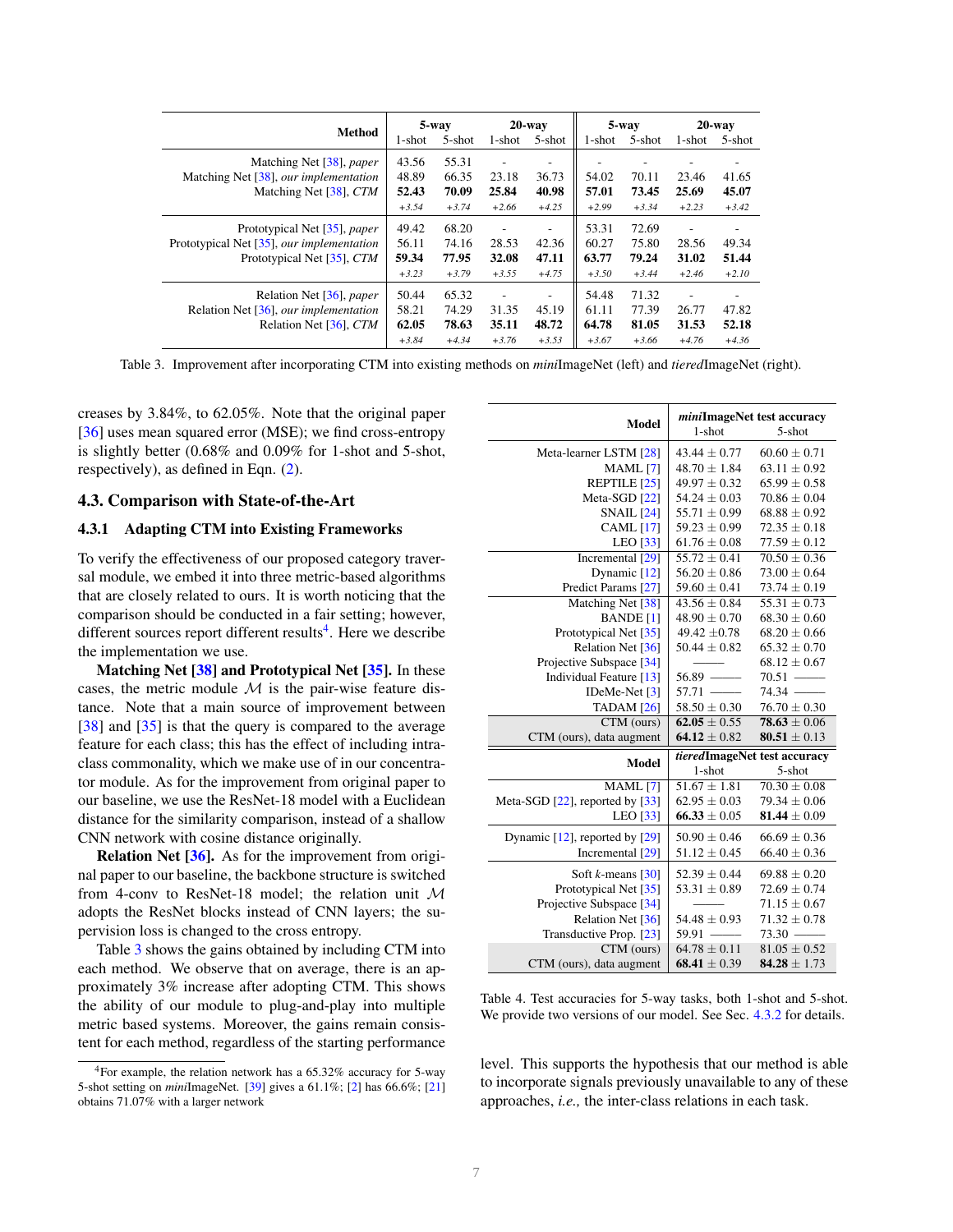



(a) Relation net, 47.82% accuracy (b) Relation Net with CTM, 52.18% accuracy

Figure 4. The t-SNE visualization [37] of the improved feature embeddings  $\mathcal{I}(\cdot)$ learned by our CTM approach. (a) corresponds to the 20-way 5-shot setting of the relation network without CTM in Table 3 and (b) corresponds to the improved version with CTM. Only 10 classes are shown for better view. We can see that after traversing across categories, the effect of projector  $p$  onto the features are obvious - making clusters more compact and discriminative from each other.

### 4.3.2 Comparison beyond Metric-based Approaches

We compare our proposed CTM approach with other stateof-the-art methods in Table 4. For each dataset, the first block of methods are optimization-based, the second are base-class-corpus algorithms, and the third are metric-based approaches. We use a ResNet-18 backbone for the feature extractor to compare with other approaches. The model is trained from scratch with standard initialization, and no additional training data (*e.g.*, distractors [30, 23]) are utilized. We believe such a design aligns with most of the compared algorithms in a fair spirit.

It is observed that our CTM method compares favorably against most methods by a large margin, not limited to the metric-based methods but also compared with the optimization-based methods. For example, under the 5 way 1-shot setting, the performance is 62.05% vs 59.60% [27], and 64.78% vs 59.91% [23] on the two benchmarks *mini*ImageNet and *tiered*ImageNet, respectively.

LEO [33] is slightly better than ours (without data augmentation) on *tiered*ImageNet. It uses wide residual networks [40] with 28 layers; they also pretrain the model using a supervised task on the entire training set and finetune the network based on these pre-trained features. For practical interest, we also train a version of our model with supervised pretraining (using only the *mini-* or *tiered*ImageNet training sets), basic data augmentation (including random crop, color jittering and horizontal flip), and a higher weight decay (0.005). The result is shown in the last case for each dataset. Note that the network structure is *still* ResNet-18, considering LEO's wideResNet-28.

## 4.4. Feature Visualization Learned by CTM

Fig. 4 visualizes the feature distribution using t-SNE [37]. The features computed in a 20-way 5-shot setting, but only 10 classes are displayed for easier comparison. Model (a) achieves an accuracy of 47.32% without CTM and the improved version, Model (b), equipped with CTM has a better performance of 52.18%. When sampling features for t-SNE for our model, we use  $\mathcal{I}(\mathcal{S})$ , *i.e.* after the mask p is applied. Since this depends on the support sample, features will be vastly different depending on the chosen task. Therefore, when sampling tasks to create these visualization features, we first chose 20 classes, and kept these fixed while drawing different random support samples from this class set. We draw a total of 50 episodes on the test set.

As can be clearly observed, CTM model has more compact and separable clusters, indicating that features are more discriminative for the task. This descends from the design of the category traversal module. Without CTM, some clusters overlap with each other (*e.g.*, light green with orange), making the metric learning difficult to compare.

### 5. Conclusion

In this paper, we propose a category traversal module (CTM) to extract feature dimensions most relevant to each task, by looking the context of the entire support set. By doing so, it is able to make use of both inter-class uniqueness and intra-class commonality properties, both of which are fundamental to classification. By looking at all support classes together, our method is able to identify discriminative feature dimensions for each task, while still learning effective comparison features entirely from scratch. We devise a concentrator to first extract the feature commonality among instances within the class by effectively downsampling the input features and averaging. A projector is introduced to traverse feature dimensions across all categories in the support set. The projector inter-class relations to focus on the on relevant feature dimensions for the task at hand. The output of CTM is then combined onto the feature embeddings for both support and query; the enhanced feature representations are more unique and discriminative for the task. We have demonstrated that it improves upon previous methods by a large margin, and has highly competitive performance compared with state-of-the-art.

## Acknowledgment

We thank Nand Dalal, Michael Gormish, Yanan Jian and reviewers for helpful discussions and comments. H. Li is supported by Hong Kong Ph.D. Fellowship Scheme.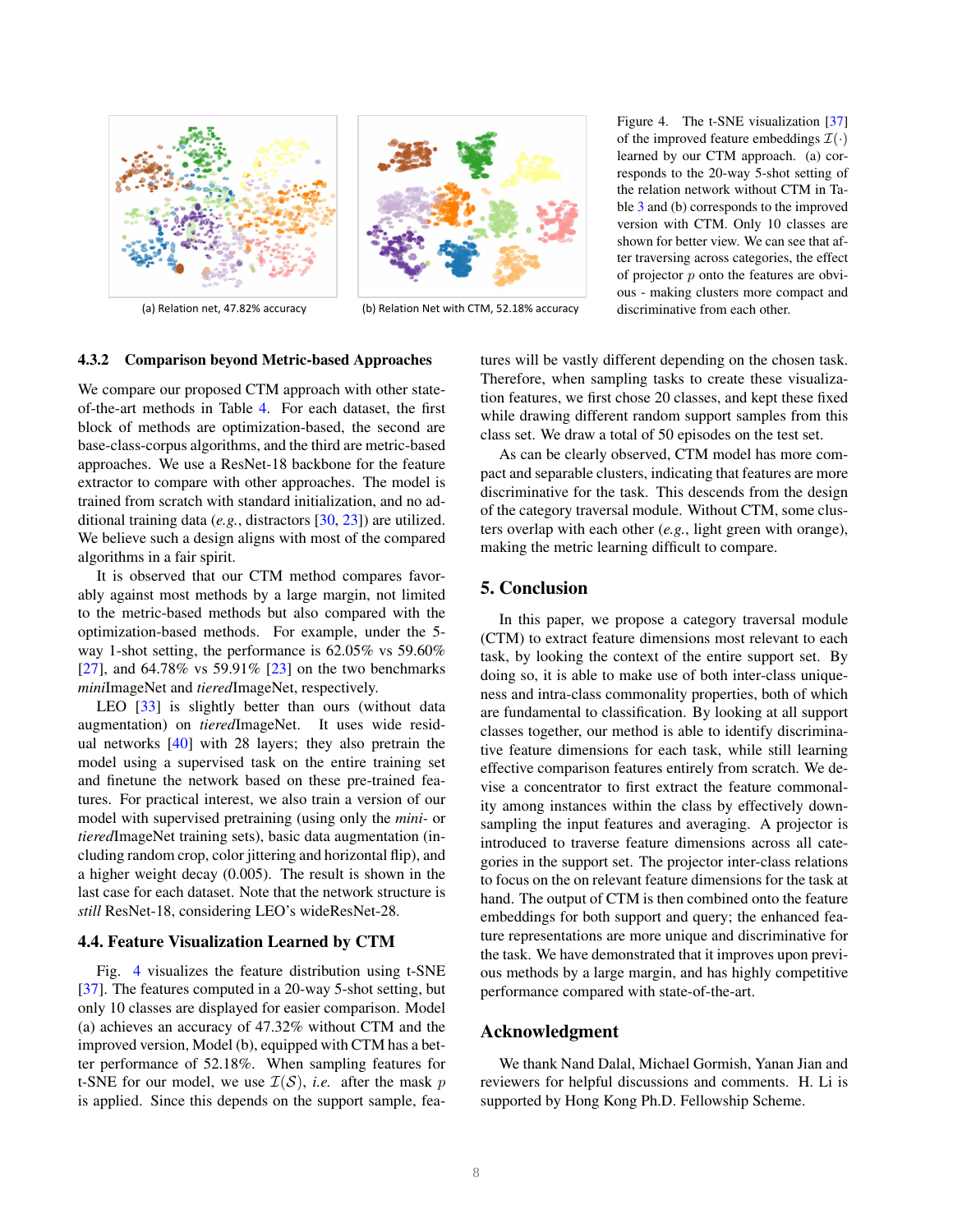### References

- [1] Kelsey R Allen, Hanul Shin, Evan Shelhamer, and Josh B. Tenenbaum. Variadic learning by bayesian nonparametric deep embedding. In *OpenReview*, 2019.
- [2] Wei-Yu Chen, Yen-Cheng Liu, Zsolt Kira, Yu-Chiang Frank Wang, and Jia-Bin Huang. A closer look at few-shot classification. In *ICLR*, 2019.
- [3] Zitian Chen, Yanwei Fu, Yu-Xiong Wang, Lin Ma, Wei Liu, and Martial Hebert. Image deformation meta-networks for one-shot learning. In *OpenReview*, 2019.
- [4] Sumit Chopra, Raia Hadsell, and Yann Lecun. Learning a similarity metric discriminatively, with application to face verification. In *CVPR*, 2005.
- [5] J. Deng, W. Dong, R. Socher, L.-J. Li, K. Li, and L. Fei-Fei. ImageNet: A Large-Scale Hierarchical Image Database. In *CVPR*, 2009.
- [6] Nir Ailon Elad Hoffer. Deep Metric Learning using Triplet Network. In *ICLR*, 2015.
- [7] Chelsea Finn, Pieter Abbeel, and Sergey Levine. Model-agnostic meta-learning for fast adaptation of deep networks. In *arXiv preprint:1703.03400*, 2017.
- [8] Ronald A Fisher. The use of multiple measurements in taxonomic problems. *Annals of eugenics*, 7(2):179– 188, 1936.
- [9] Tianyu Gao, Xu Han, Zhiyuan Liu, and Maosong Sun. Hybrid Attention-Based Prototypical Networks for Noisy Few-Shot Relation Classification . In *AAAI*, 2019.
- [10] Victor Garcia and Joan Bruna. Few-shot Learning with Graph Neural Networks. In *ICLR*, 2018.
- [11] Mohammad Ghasemzadeh, Fang Lin, Bita Darvish Rouhani, Farinaz Koushanfar, and Ke Huang. Agilenet: Lightweight dictionary-based few-shot learning. In *arXiv preprint:1805.08311*, 2018.
- [12] Spyros Gidaris and Nikos Komodakis. Dynamic Few-Shot Visual Learning without Forgetting. In *CVPR*, 2018.
- [13] Jonathan Gordon, John Bronskill, Matthias Bauer, Sebastian Nowozin, and Richard Turner. Meta-learning probabilistic inference for prediction. In *ICLR*, 2019.
- [14] Chunrui Han, Shiguang Shan, Meina Kan, Shuzhe Wu, and Xilin Chen. Meta-learning with individualized feature space for few-shot classification. 2019.
- [15] Bharath Hariharan and Ross Girshick. Low-shot Visual Recognition by Shrinking and Hallucinating Features. In *ICCV*, 2017.
- [16] Kaiming He, Xiangyu Zhang, Shaoqing Ren, and Jian Sun. Deep residual learning for image recognition. In *CVPR*, 2016.
- [17] Xiang Jiang, Mohammad Havaei, Farshid Varno, Gabriel Chartrand, Nicolas Chapados, and Stan Matwin. Learning to learn with conditional class dependencies. In *ICLR*, 2019.
- [18] Diederik P. Kingma and Jimmy Ba. Adam: A method for stochastic optimization. In *ICLR*, 2015.
- [19] Alex Krizhevsky, Ilya Sutskever, and Geoffrey E. Hinton. Imagenet classification with deep convolutional neural networks. In *NIPS*, 2012.
- [20] Hongyang Li, Xiaoyang Guo, Bo Dai, Wanli Ouyang, and Xiaogang Wang. Neural network encapsulation. In *ECCV*, 2018.
- [21] Kai Li, Martin Renqiang Min, Bing Bai, Yun Fu, and Hans Peter Graf. Network reparameterization for unseen class categorization. In *OpenReview*, 2019.
- [22] Zhenguo Li, Fengwei Zhou, Fei Chen, and Hang Li. Meta-SGD: Learning to Learn Quickly for Few-Shot Learning. In *arXiv preprint:1707.09835*, 2017.
- [23] Yanbin Liu, Juho Lee, Minseop Park, Saehoon Kim, and Yi Yang. Transductive Propagation Network for Few-shot Learning. In *arXiv preprint:1805.10002*, 2018.
- [24] Nikhil Mishra, Mostafa Rohaninejad, Xi Chen, and Pieter Abbeel. A Simple Neural Attentive Meta-Learner. In *ICLR*, 2018.
- [25] Alex Nichol, Joshua Achiam, and John Schulman. On First-Order Meta-Learning Algorithms. In *arXiv preprint:1803.02999*, 2018.
- [26] Boris N. Oreshkin, Pau Rodriguez, and Alexandre Lacoste. TADAM: Task dependent adaptive metric for improved few-shot learning. In *NIPS*, 2018.
- [27] Siyuan Qiao, Chenxi Liu, Wei Shen, and Alan Yuille. Few-Shot Image Recognition by Predicting Parameters from Activations. In *CVPR*, 2018.
- [28] Sachin Ravi and Hugo Larochelle. Optimization as a model for few-shot learning. In *ICLR*, 2017.
- [29] Mengye Ren, Renjie Liao, Ethan Fetaya, and Richard S. Zemel. Incremental few-shot learning with attention attractor networks. In *arXiv preprint:1810.07218*, 2018.
- [30] Mengye Ren, Eleni Triantafillou, Sachin Ravi, Jake Snell, Kevin Swersky, Joshua B. Tenenbaum, Hugo Larochelle, and Richard S. Zemel. Meta-Learning for Semi-supervised Few-Shot Classification. In *ICLR*, 2018.